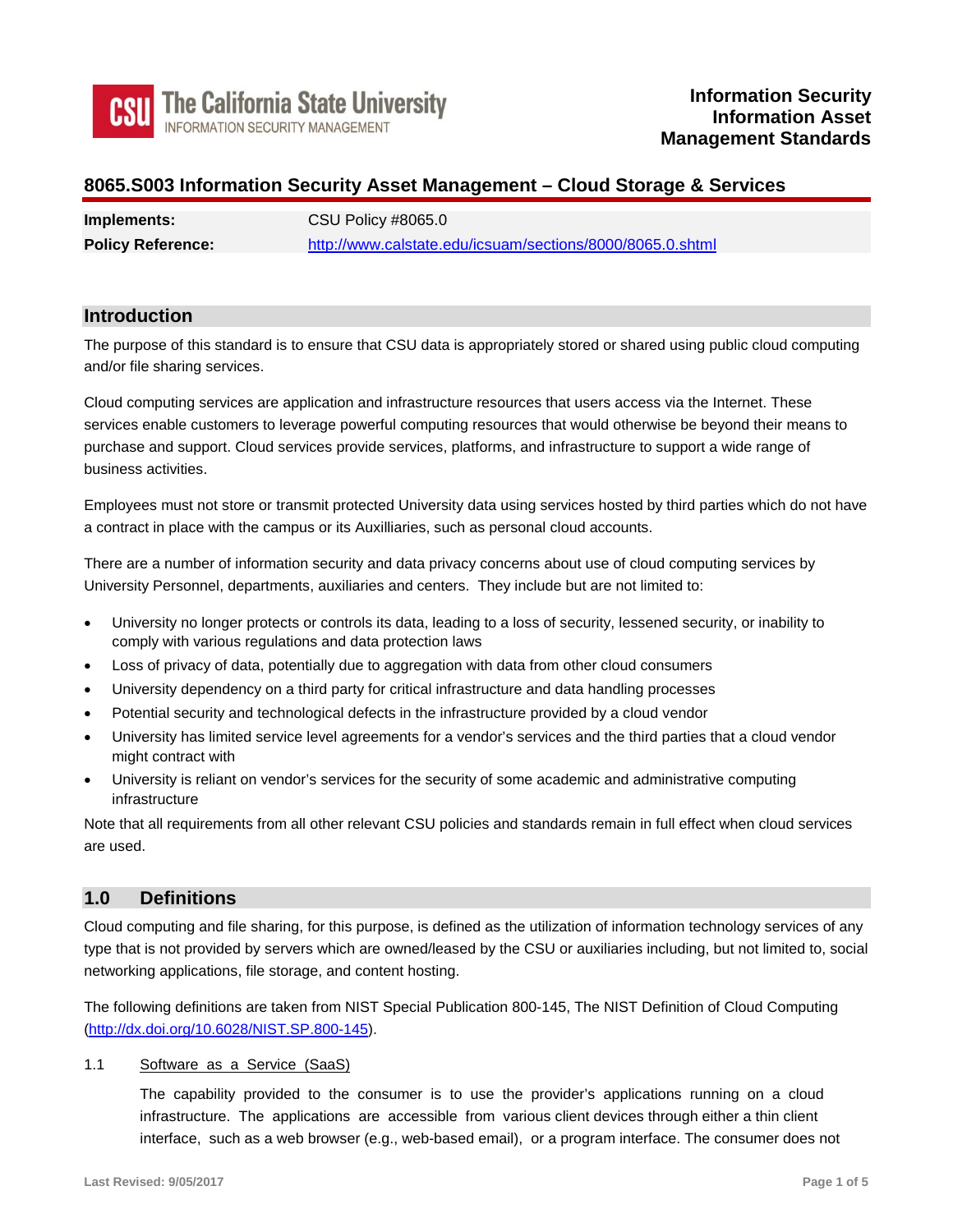manage or control the underlying cloud infrastructure including network, servers, operating systems, storage, or even individual application capabilities, with the possible exception of limited user-specific application configuration settings.

#### 1.2 Platform as a Service (PaaS)

 The capability provided to the consumer is to deploy onto the cloud infrastructure consumer-created or acquired applications created using programming languages, libraries, services, and tools supported by the provider. The consumer does not manage or control the underlying cloud infrastructure including network, servers, operating systems, or storage, but has control over the deployed applications and possibly configuration settings for the application-hosting environment.

#### 1.3 Infrastructure as a Service (laaS)

 The capability provided to the consumer is to provision processing, storage, networks, and other fundamental computing resources where the consumer is able to deploy and run arbitrary software, which can include operating systems and applications. The consumer does not manage or control the underlying cloud infrastructure but has control over operating systems, storage, and deployed applications; and possibly limited control of select networking components (e.g., host firewalls).

### **2.0 Scope**

This standard applies to all uses of Cloud Computing Services by the CSU or auxiliaries.

### **3.0 Asset Management**

#### 3.1 Access to Data Stored in the Cloud

 Campus information assets stored in the cloud shall be protected with no less control than that used for on-premise systems, as per ICSUAM 8065 Asset Management and associated standards.

#### 3.2 Protected Level One Data Stored in the Cloud

 Campuses shall not use cloud services to store protected level one data (i.e. storage hosting solutions such as box.com, [dropbox.com,](https://dropbox.com) google docs, etc) unless such access can be limited by technical or procedural controls in order to reduce inadvertent exposure. Examples of adequate controls include but are not limited to:

- Configuration options which limit user ability to share documents or folders outside the organization
- Training and awareness for users who store protected level one data
- • Periodic reports showing user permissions/access, including:
	- Reports of all access
	- Reports of all access granted to off campus entities
- Periodic assessment of protected level one data stored off campus
- Procedures for the management of encryption keys must protect the keys from unauthorized disclosure.

#### 3.3 Synchronization of Stored Content

 Level 1 data stored in a cloud provider may only be automatically synchronized with compliant assets, computers, and devices that are university owned and managed.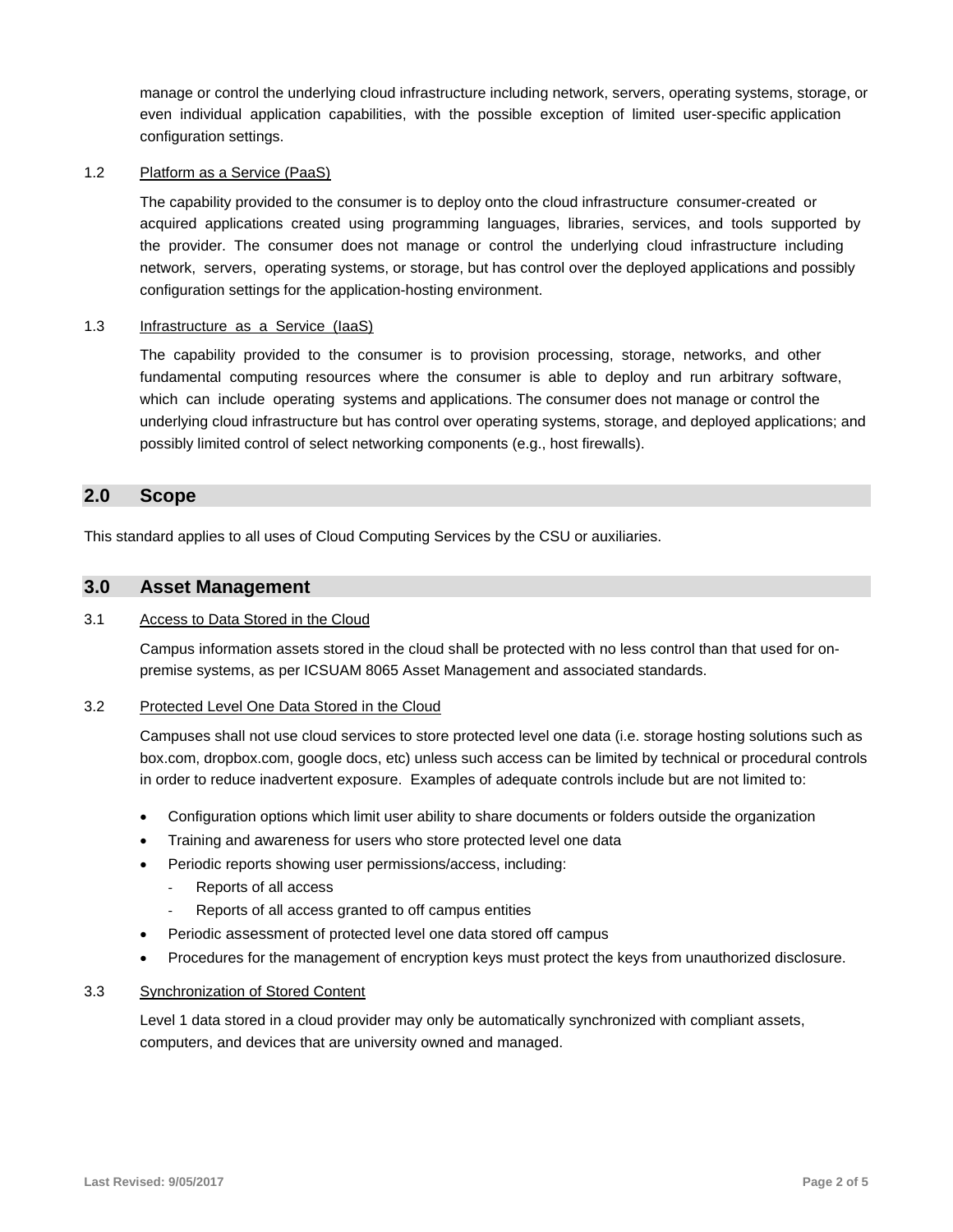## **4.0 Access Control**

#### 4.1 Authentication to Cloud Services

 Authentication to campus information assets hosted in the cloud shall be subject to no less control than those hosted on campus and must comply with ICSUAM 8060 Access Control and associated standards.

#### Central Authentication

 Web-based SAAS cloud services must use a campus central authentication method in order to ensure that campuses may appropriately provision and deprovision identies and authorization for campus personnel. Examples of this include but are not limited to Shibboleth, SAML, ADFS, and CAS.

 Campus authentication services must be configured in such a manner that the cloud provider does not have access to passwords in either text or encrypted format. Examples of protocols that expose user passwords to the service providers include but are not limited to: LDAP and Radius.

#### When Central Authentication is Unavailable

 The campus must establish a procedure for approving web-based SAAS cloud services that do not use central authentication. This procedure must include a documented risk assessment and periodic review of the service.<br>Where campus authentication is not used, the campus must have a way to recover any account when the Where campus authentication is not used, the campus must have a way to recover any account when the community member separates, such as using a campus email address as the contact for password resets, maintaining an appropriately protected list of passwords, or having the campus administer the accounts. Additionally, the cloud host may not store passwords in text, or clear text.

#### 4.2 Multi-Factor Authentication

 To mitigate the risk of a data breach occurring as a result of compromised credentials (such as through a successful phishing attack), multi-factor authentication is required for access to level one data belonging to someone else from off campus.

## **5.0 Acquisition**

- cloud services are reviewed in order to identify appropriate supplemental contract lanaguage. 5.1 Campuses must establish a process and assign responsibility for ensuring that contracts and renewals for
- 5.2 A risk assessment may be necessary where  $3<sup>rd</sup>$  party contract terms substantially deviate from CSU supplemental or general IT terms in such manner as to pose a risk to the confidentiality, integrity, or availability of CSU protected data.
- 5.3 To assist campuses in responsibly assessing the risk of contemplated cloud purchases, cloud vendors who will be storing or accessing Protected Level 1, 2, or 3 data, or using central authentication must provide the campus with a security plan and/or policy and at least one of the following before the acquisition of any cloud services:
	- 1. A current SSAE-16 SOC 2 Type II (or equivalent third party audited security standard)

 This is a questionnaire that demonstrates the SOC compliance status in the following areas: Security, Availability, Processing Integrity, Confidentiality and Privacy. Each provider must demonstrate adherence to these principles to produce a qualified opinion.

2. A current Cloud Security Alliance Consensus Assessment Initiative Questionnaire (CSA CAIQ) This is a questionnaire of about 300 questions used to assist both cloud providers, by providing principles of cloud security standards, and clients looking for appropriate cloud providers to suit their business needs and meet their security standards.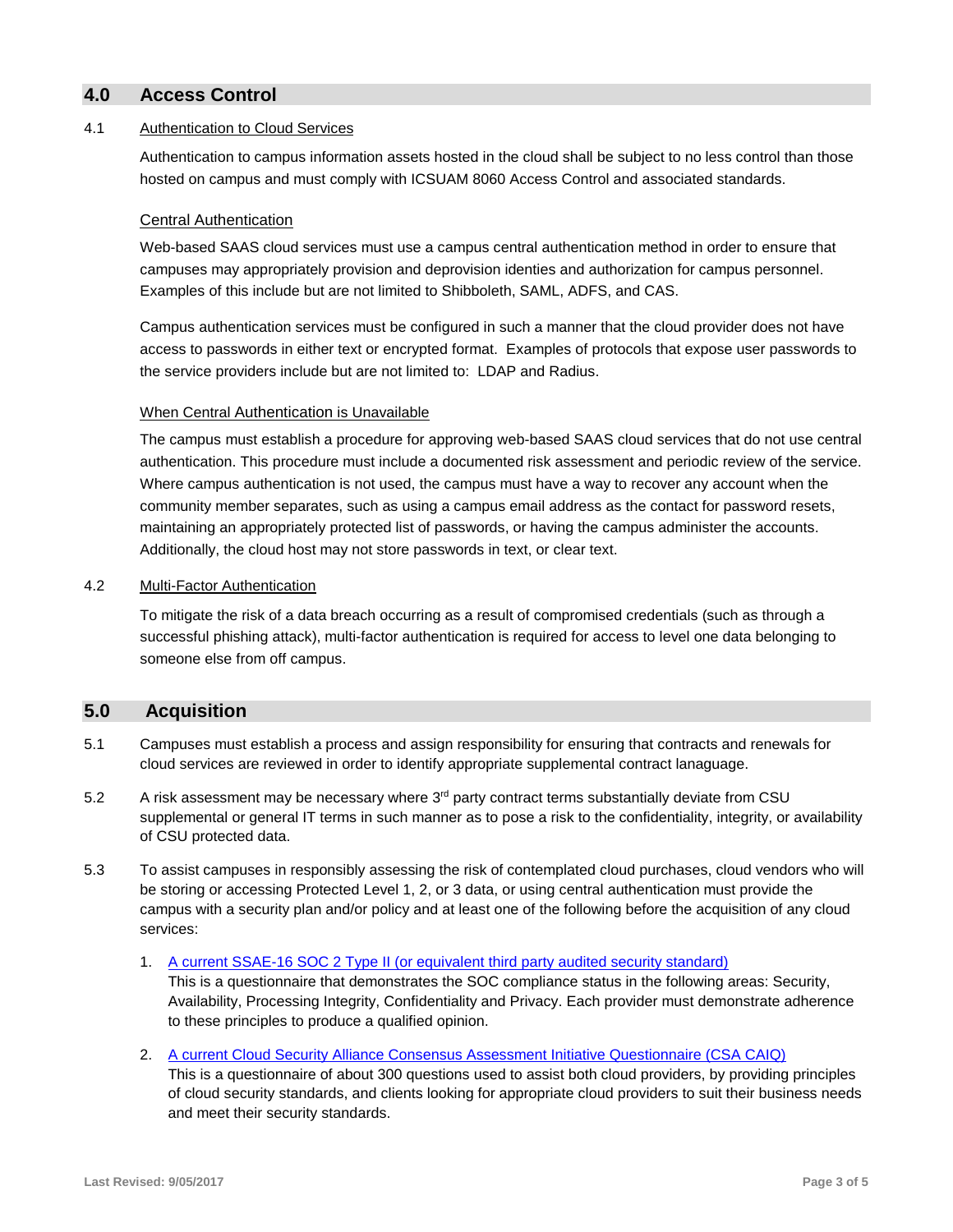- This questionnaire is used by outsourcers to obtain required documentation on a service provider and establish a profile on operations and controls for each control area. 3. The [SurveyAnalytics's Standardized Information Gathering Questionnaire](https://sharedassessments.org/)
- 4. The [Higher Education Cloud Vendor Assessment Tool](https://library.educause.edu/resources/2016/10/higher-education-cloud-vendor-assessment-tool)

 This questionnaire is designed specifically to help higher education institutions evaluate the security of cloud vendors.

 The vendor provided information must be referenced in the contract. Campuses can tailor the CSA CAIQ or questionnaire, and the risk assigned to each portion of the CSA CAIQ or questionnaire, as appropriate for each purchase. Examples are provided in Appendix A.

- 5.4 The requestor must provide a complete description of how they will deploy the product, including the type of data that will be involved and the type of authentication that will be used. A sample format is included in Appendix B.
- 5.5 Acquisition of cloud services which store, or access, or provided access to protected data must comply with ICSUAM 8040 Managing Third Parties. Informing users: Campus must publish a guideline indicating what types of data may be stored on each cloud storage solution and how each cloud storage solution may be used, and must inform all users of cloud storage of this guideline.

## **6.0 Appendix A**

L L L CAIQ Protected Level 1 Cloud Assessment [CAIQ Protected Level 2 Cloud Assessment](https://www2.calstate.edu/csu-system/administration/business-finance/icsuam/appendix/CAIQ-Protected-Level-2-Cloud-Assessment.xls)  [CAIQ Protected Level 3 Cloud Assessment](https://www2.calstate.edu/csu-system/administration/business-finance/icsuam/appendix/CAIQ-Protected-Level-3-Cloud-Assessment.xls) 

## **7.0 Appendix B**

[Security Data Requirements Checklist](https://www2.calstate.edu/csu-system/administration/business-finance/icsuam/appendix/SECURITY-DATA-REQUIREMENTS-CHECKLIST.doc)